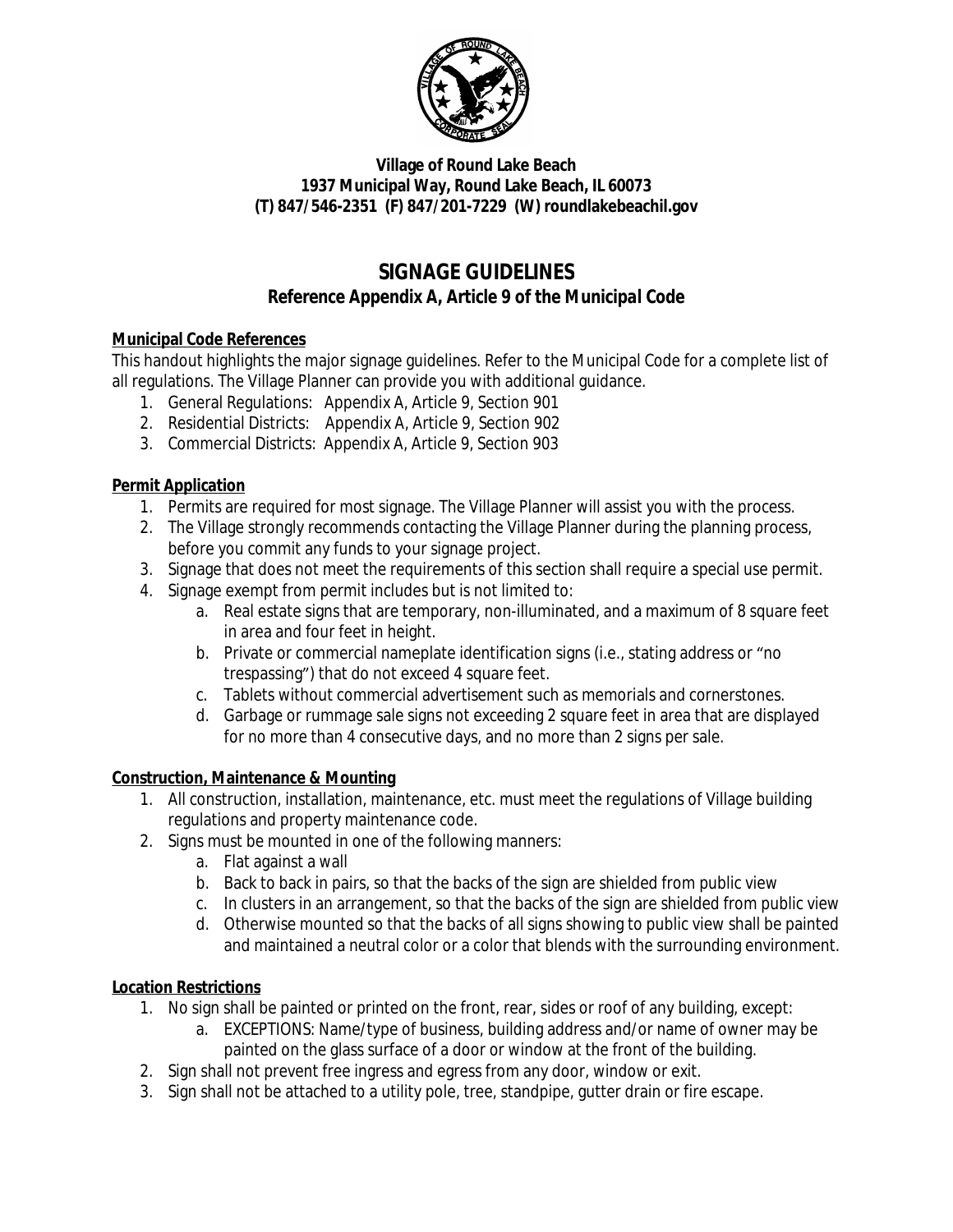- 4. Sign shall not impair access to a roof.
- 5. Outdoor signs shall not create a traffic hazard (specifically post signs, accessory signs or advertising statuary)
- 6. Signs shall not project higher than the height of the building when attached to the building.
- 7. Roof signs are prohibited.
- 8. No signs shall be located on vacant property except real estate signs and billboards.

#### **Illumination**

- 1. Light sources shall be shaded wherever necessary to avoid casting bright light upon residential property, street, school or park.
- 2. Any illuminated sign visible from any residential district shall not be illuminated between the hours of 11:00 p.m. and 7:00 a.m.
- 3. The lighting intensity of special uses is subject to planning and zoning commission review.
- 4. No flashing signs, rotating or moving signs, animated signs, signs with moving lights, or signs creating the illusion of movement, shall be permitted.
	- a. Signs that provide intermittent time, temperature and weather are not deemed a flashing sign provided that changes occur no less than every 15 seconds .
- 5. Any sign in direct line of vision to any traffic signal shall not have red, green or amber illumination.

### **Signage on Awnings/Canopies**

- 1. Any sign located on the awning shall:
	- a. Be affixed flat to the surface
	- b. Not be internally illuminated
	- c. Indicate only the name and/or address of the establishment
	- d. Not extend vertically or horizontally beyond the limits of the awning.
- 2. All awnings shall:
	- a. Maintain a vertical clearance of not less than seven feet six inches above grade
	- b. Not project closer than 48 inches to a curb line
- 3. Letters affixed to a front awning/canopy shall:
	- a. Not project above, below or beyond the physical dimensions of the awning
	- b. Letter size shall not exceed a maximum height of 12 inches from top to bottom
	- c. Shall be faced only on the descending skirt
- 4. A nameplate or identification sign not exceeding 12 square feet in area may be suspended from an awning.

# **Advertising Signs**

Advertising signs are billboards and signs displayed on poles, posts, pipes, or frames which advertise businesses or services not conducted or offered on the zoning lot on which the sign is located.

- 1. Advertising signs may be erected for a maximum of one year.
- 2. The framework to which the faces of advertising signs are fastened shall not be exposed.
- 3. The open edges between each face of a double-faced advertising sign shall be enclosed.
- 4. Signs shall be centrally located within professionally-designed landscaped areas consisting of plantings acceptable to the Village
	- a. Such areas shall have a minimum area of two square feet for every one square foot of aggregate sign area, measured to include both the obverse and reverse of the sign from its horizontal and vertical extremities.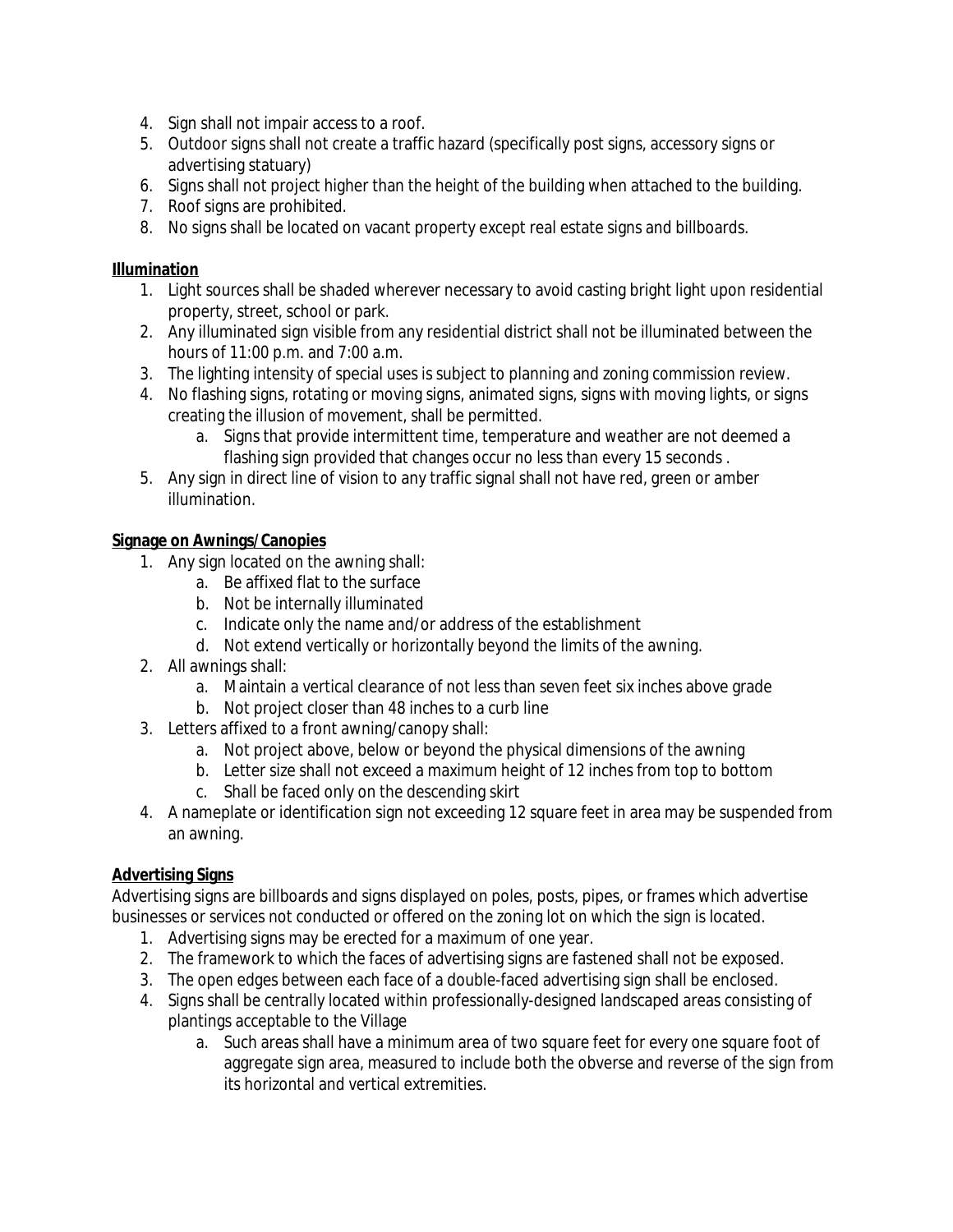5. Owners of advertising signs shall provide the Village with an annual maintenance bond in the amount of \$500.00.

#### **Display Time Limits of Temporary Signage**

- 1. Portable signs may be displayed for a maximum of 60 days per calendar year.
- 2. Banner signs may be displayed for a maximum of 60 days per calendar year except where limited by section 901.2-6. If placed across any public street or highway, the signs shall be at least 15 feet above the street level.
- 3. Outdoor display structures not permanently mounted, including balloons, may be displayed for a maximum of 60 days per calendar year.
- 4. Political signs on non-residential property may be placed no more than 45 days before and 7 days after the election. Such signs may not exceed 16 square feet in area.
- 5. Obsolete signs must be removed within 90 days of becoming obsolete.

#### **Political Signs**

- 1. Permits are required to erect political signs on non-residential property from either the person or organization responsible to erecting or distributing political signs OR from the owners or occupant where such signs are to be placed.
- 2. For non-residential property, political signs shall not be erected or placed thereon more than 45 days prior to the election(s) and shall be removed within seven days after the primary, general, consolidated or special election to which they refer. No political sign shall exceed 16 square feet in area.
- 3. On residential property, the display of political signs shall be allowed during any period of time in accordance with 65 ILCS 5/11-13-1, as may be amended from time to time. No political sign shall exceed 16 square feet in area on any one side, with a maximum total square footage of 32 square feet per sign.

### **Illuminated Non-Flashing Business Signs in a Commercial District**

- 1. Primary signs including poles, posts, pylons, pipes or frames to which they are affixed, must be set back a minimum of 20 feet from the front lot line and a minimum of five feet from any other lot line. The first seven feet from the lot line shall be utilized for directional signs, portable signs, landscaping, and ingress and egress only. Directional signs must have a breakaway base.
- 2. The gross area in square feet of all signs of a zoning lot, including double-faced signs, shall not exceed 1.5 percent of the gross lot area or 300 square feet, whichever is larger, up to a maximum of 500 square feet. Where more than three signs are located on any zoning lot, each succeeding sign, respectively, shall reduce the total allowable sign area by 20 percent. The total area of directional signs shall not exceed 100 square feet and be limited to four square feet per sign.
- 3. No sign shall project more than 60 inches from the face of the wall.
- 4. No sign shall project higher than 20 feet above curb level, when located within 20 feet back from the front lot line. For every additional four feet of setback from the minimum 20 feet, an additional one foot in height can be added, to a maximum height of 40 feet.
- 5. The primary signage may be upper case or a combination of upper and lower case letters, and shall not exceed 24 inches in letter height for signs having a twenty-foot setback. Letter height may be increased six inches for each additional ten feet setback up to a maximum of 72 inches.
- 6. Window signs shall not obstruct more than 50 percent of the total window area of any building wall.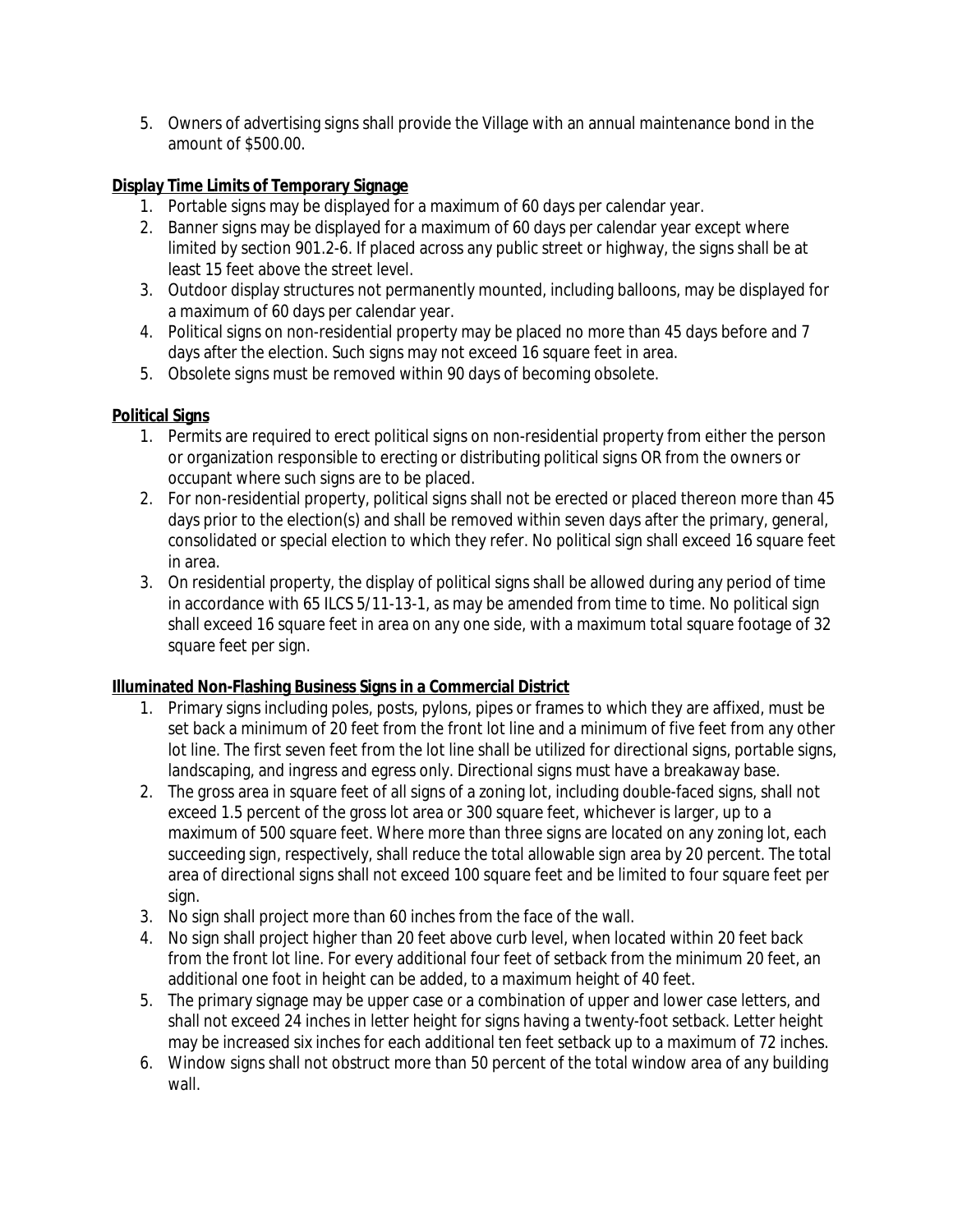7. No more than one portable sign per 40 feet of street frontage, not to exceed three signs, shall be displayed advertising products or services for sale on the premises, with a total sign area not exceeding 20 square feet per sign.

### **Signs Accessory to Automobile Service Stations in a Commercial District**

- 1. Racks for the orderly display of cans of engine oil may be located on or at the end of each pump island.
- 2. Two tire racks (not more than eight feet in height, six feet in length, and five feet in depth) for the purpose of displaying new tire casings, shall be permitted for each gasoline or tire service station. Such racks shall comply with all setback and yard requirements.
- 3. Items for sale on the premises can be displayed within 20 feet of the property line, provided that said display shall comply with all applicable bulk regulations. Products may be displayed under pump island canopies or between pumps within the area of the pump island base.

# **Real Estate Signs ("For Sale", "Sold", and "For Rent") in a Commercial District**

- 1. A maximum of one sign per zoning lot shall be permitted. Exception: On a corner lot, two such signs shall be permitted, one facing each street.
- 2. No sign shall exceed 12 square feet in area.
- 3. All signs shall be located within seven feet from the front lot line. No sign shall project more than seven feet six inches above curb level.
- 4. Sign permits must be renewed every four months.
- 5. In a new commercial development, one entrance sign not to exceed 60 square feet will be allowed. This sign will allow the name of the development lots and units for sale and identification of principals. This sign must be removed or a permit for extension must be obtained within two years of issuance of the original permit.

# **Shopping Centers**

Shopping center signs shall require special use permits, with the exception of portable signs, temporary banner signs, and outdoor display structures, which are subject to the regulations of section 901.9.

# **Family Oriented Entertainment Centers**

A special sign package program for a family oriented entertainment center on a zoning lot of at least 1½ acres shall require a special use permit. Items constituting such a sign package may include, but not be limited to, such things as two and three dimensional props or icons and bright color schemes relative to the family entertainment offered at the family entertainment center.

# **Church Bulletin Boards**

- 1. A maximum of one sign per lot shall be permitted. On a corner lot, two such signs shall be permitted, one facing each street.
- 2. Sign shall not exceed 14 square feet in area or be closer than 8 feet from any other zoning lot.
- 3. Sign shall not be located less than 15 feet from any street right-of-way line.
- 4. No sign shall project higher than seven feet six inches above curb level.

# **Signs Designating Parking Areas/Exits/Entrances in a Residential District**

- 1. A maximum of one sign per lot shall be permitted. On a corner lot, two such signs shall be permitted, one facing each street.
- 2. Sign shall not exceed 9 square feet
- 3. No sign shall project beyond the property line into the public way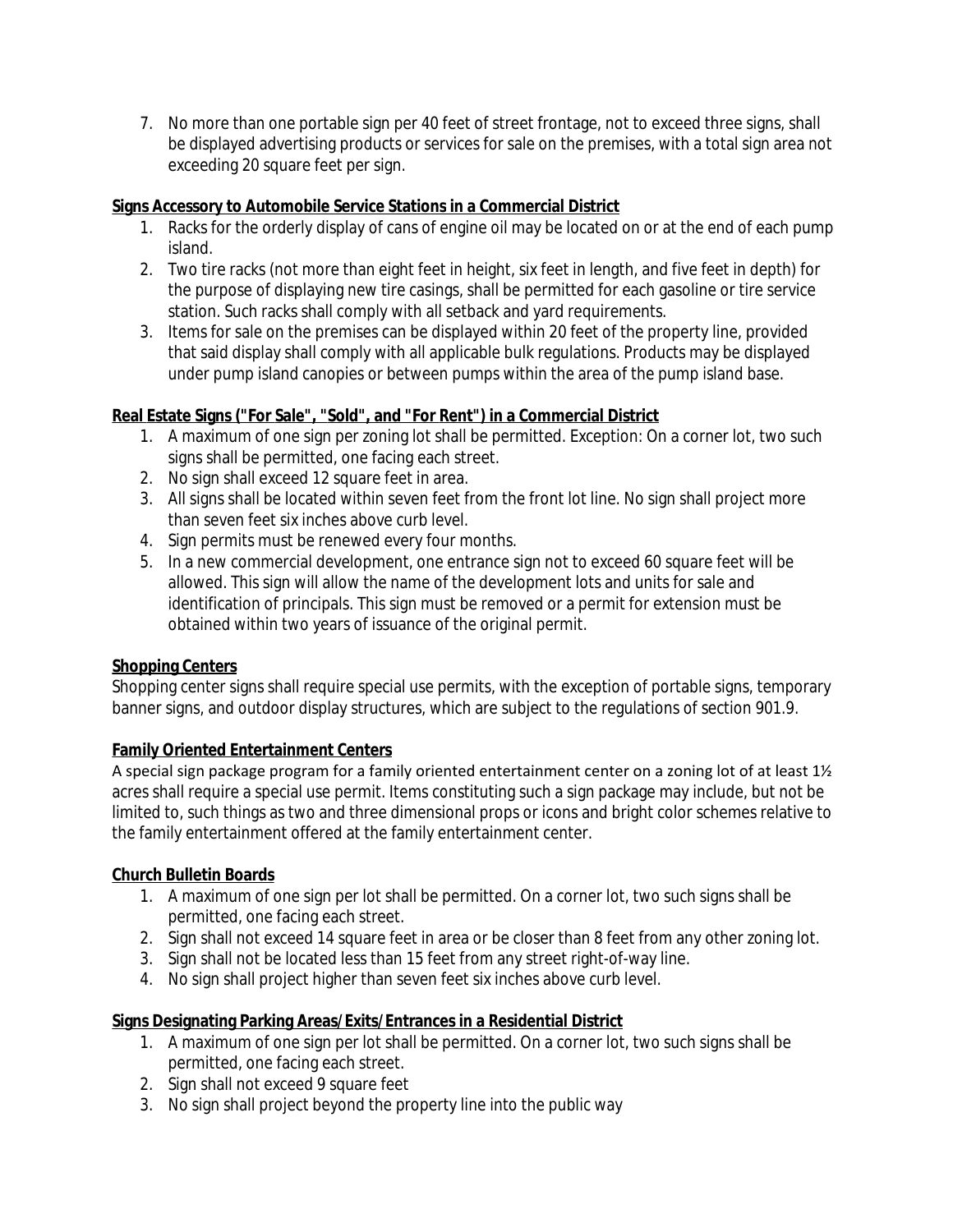4. No sign shall project higher than seven feet six inches above curb level.

### **Name Plate & Identification Signs in a Residential District**

- 1. *For Residential Building:* A maximum of one nameplate not exceeding two square feet in area for each dwelling unit, indicating the name and address of the occupant. Exception: On a corner lot, two such signs shall be permitted, one facing each street. No sign shall be located closer than 2 feet from the property line.
- 2. *For Non-Residential Buildings: A* single identification sign, not exceeding 32 square feet in area and indicating only the name and address of the building may be displayed. On a corner lot, two such nameplates for each occupancy (one facing each street) shall be permitted, one facing each street. No sign shall be located closer than 15 feet from any property line.

### **Name Plate & Identification Signs (Multiple-Family Dwelling with 8+ Units)**

- 1. A maximum of one wall or ground for each isolated multi-family structure sign per lot shall be permitted. Exception: On a corner lot or a lot having more than one street frontage, two such signs shall be permitted, one facing each street.
- 2. Sign shall not be located less than 15 feet from any street right-of-way line.
- 3. Sign shall not exceed 16 feet in area
- 4. No sign shall project higher than 12 feet above curb level.
- 5. Sign may not be flashing, animated, or internally illuminated, but may be illuminated from a concealed exterior light source until 11pm.

### **Name Plate & Identification Signs (Non-Residential Public or Quasi-Public)**

- 1. A maximum of one sign per lot shall be permitted. On a corner lot, two such signs shall be permitted, one facing each street.
- 2. Sign shall not exceed 32 square feet in area of be closer than 8 feet to any zoning lot.
- 3. No sign shall be located less than 15 feet from the street right-of-way line.
- 4. No sign shall project higher than seven feet six inches above curb level.
- 5. Sign may not be flashing, animated, or internally illuminated, but may be illuminated from a concealed exterior light source until 11pm.

### **Illuminated Non-Flashing Business Signs in an Industrial District**

- 1. The gross area in square feet of all signs of a zoning lot, including double-faced signs, shall not exceed 1.5 percent of the gross lot area or 300 square feet, whichever is larger, up to a maximum of 500 square feet. Where more than three signs are located on any zoning lot, each succeeding sign, respectively, shall reduce the total allowable sign area by 20 percent. The total area of all directional signs shall not exceed 100 square feet and be limited to four square feet per sign.
- 2. All primary signs including poles, posts, pylons, pipes or frames to which they are affixed, must be set back a minimum of 20 feet from the front lot line and a minimum of 15 feet from any other lot line. The first seven feet from the lot line shall be utilized for directional signs, landscaping, and ingress and egress only. All directional signs must have a breakaway base.
- 3. No sign shall project higher than 20 feet above curb level when located 20 feet back from the front lot line. For every additional four feet set back from the minimum 20 feet, the height may be increased by an additional one foot to a maximum height of 40 feet.
- 4. One street frontage sign shall be permitted, and such sign shall advertise only the name and location of the industrial use.